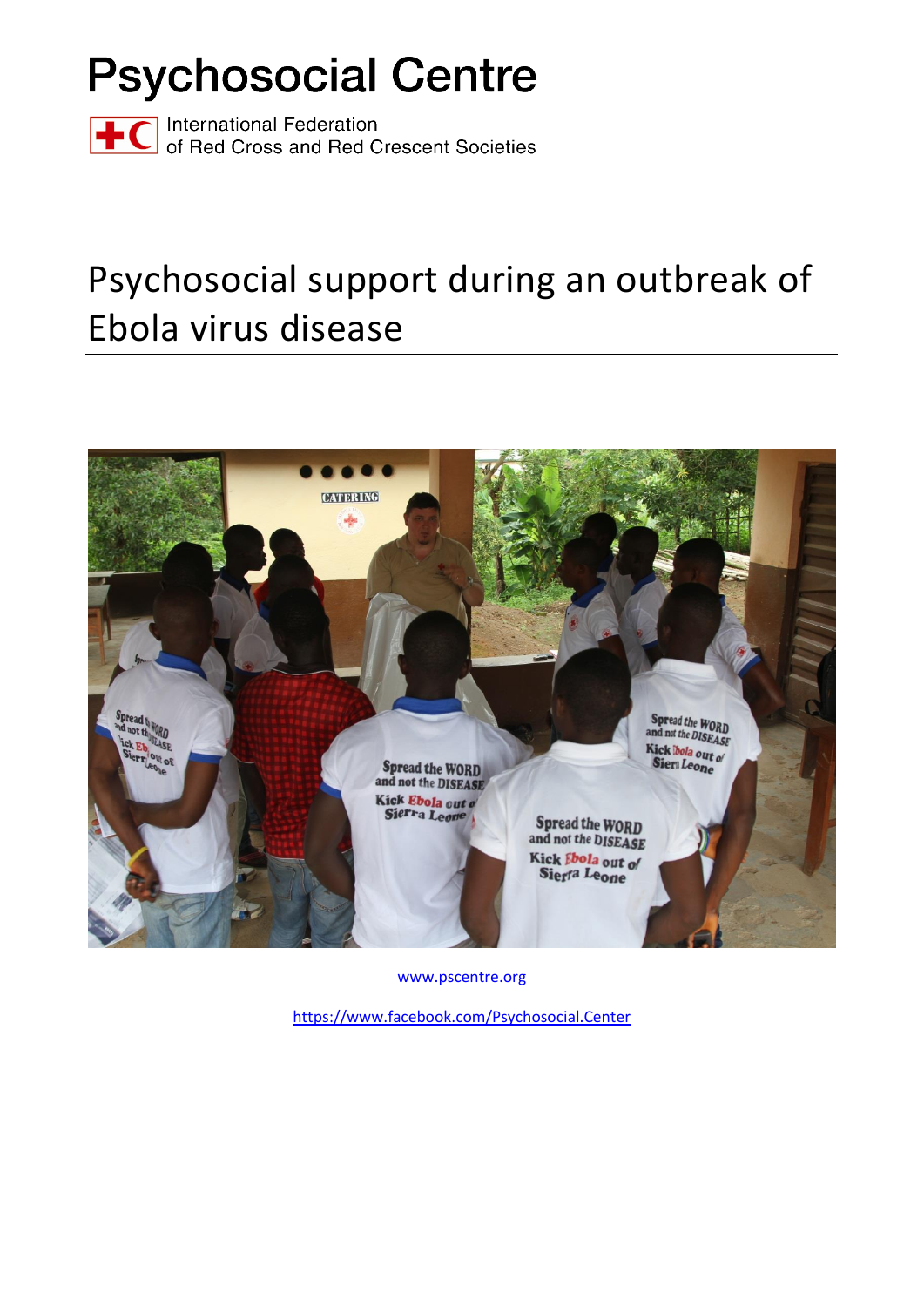| It is useful to incorporate psychosocial support components in the general epidemic response activities 8 |
|-----------------------------------------------------------------------------------------------------------|
|                                                                                                           |
|                                                                                                           |
|                                                                                                           |
|                                                                                                           |
|                                                                                                           |
|                                                                                                           |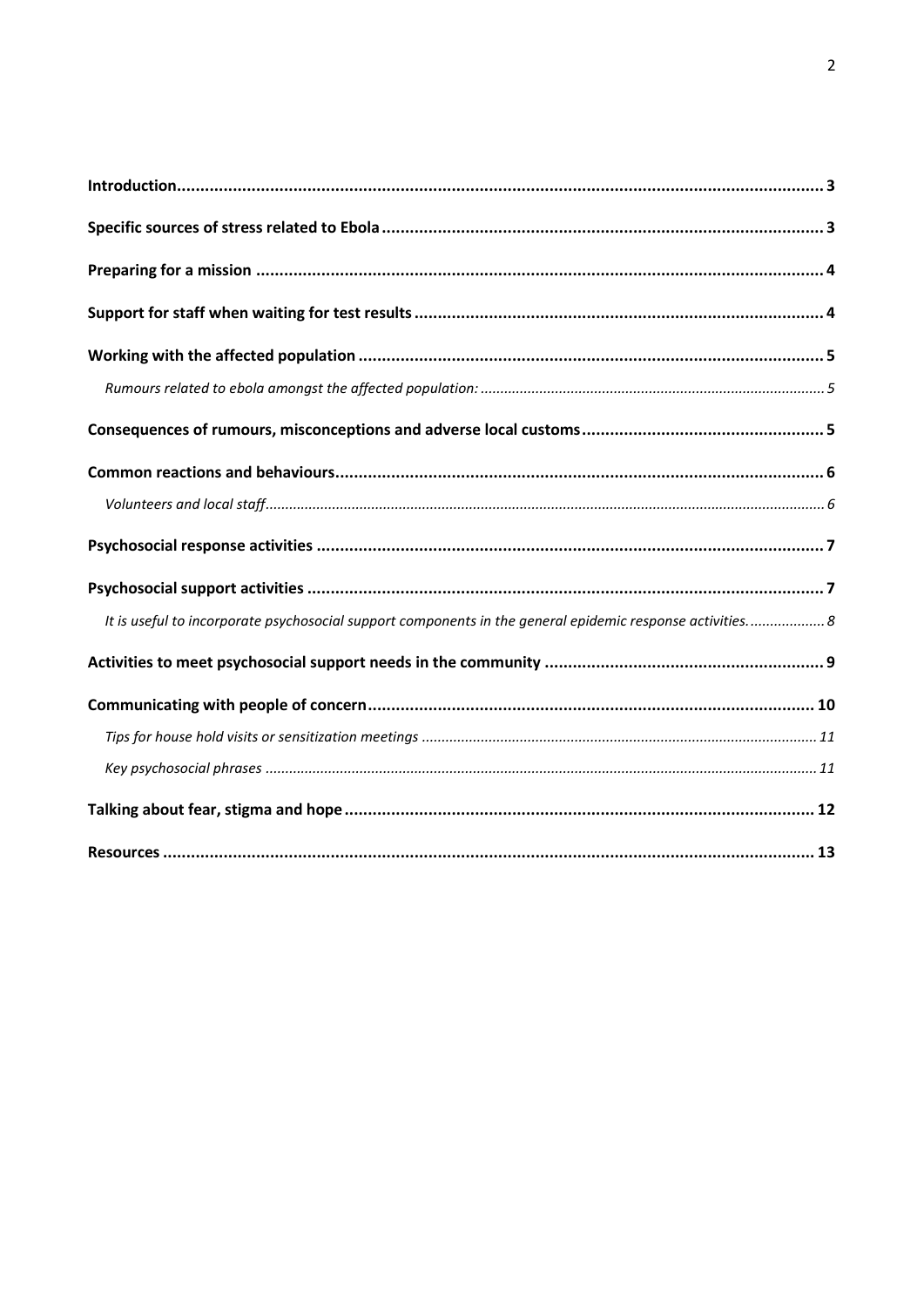## <span id="page-2-0"></span>**Introduction**

Ebola epidemics are unlike anything seen before: The virus spreads rapidly, the disease is infectious and has a high mortality rate, local health care systems are ill equipped to handle large scale outbreak. Finally, there are widespread rumors, misconceptions and misinformation about the disease and how to prevent it are widespread.

In the early responses to the disease, psychosocial support was identified as a key priority. Psychosocial support is vital to ensure the well-being of the affected population, and also to counter-act the threats to public health and safety that fear, stigmatization and misconception poses.

When people of concern have access to information, understand the disease and how it spreads, feel supported and are calmed, understand their own needs and reactions, they are much more inclined to comply with instructions from health personnel, change habits and to support each other in finding ways to adapt and reconstruct community life. Furthermore, psychosocial support to expatriate and local staff and volunteers, is important as all are working under extremely stressful conditions.

This briefing note provides background knowledge on the psychosocial aspects related to Ebola and suggests psychosocial support activities that can be implemented. The messages can be helpful for all staff and volunteers who are in contact with patients, relatives and feel the strain of working and living during the epidemic.

## <span id="page-2-1"></span>**Specific stressors for responders**

Emergencies are always stressful, but specific stressors particular to an Ebola outbreak will affect the responders to the crisis as well as the population in general. These stressors include:<sup>1</sup>

• **Strict bio-security measures:**

**.** 

- o Physical strain of protective equipment; dehydration, heat, exhaustion
- o Physical isolation and a no touch policy including after working hours
- o Constant awareness and vigilance required
- o Strict procedures to follow leaving out spontaneity
- **Risk of being contaminated** and contaminate others
- **Common symptoms can be mistaken for Ebola**: Developing a simple fever, diarrhea or other systems may lead to fear of being infected
- **High mortality rate**: The medical interventions are mostly centered on palliative care rather than on saving lives
- The late stage **symptoms of Ebola and rapid deterioration** of patients may be shocking, both for medical and non-medical staff
- **The tension** between the public health priorities and the wishes of the patients who may not be willing to be isolated or treated and the needs of the families as following traditional burial traditions
- **Stigmatization** of staff and volunteers working with Ebola patients

<sup>&</sup>lt;sup>1</sup> Source: Briefing paper – stress management for Expat working in Ebola Mission, March 2014, Caroline Joachim, Medecins sans Frontieres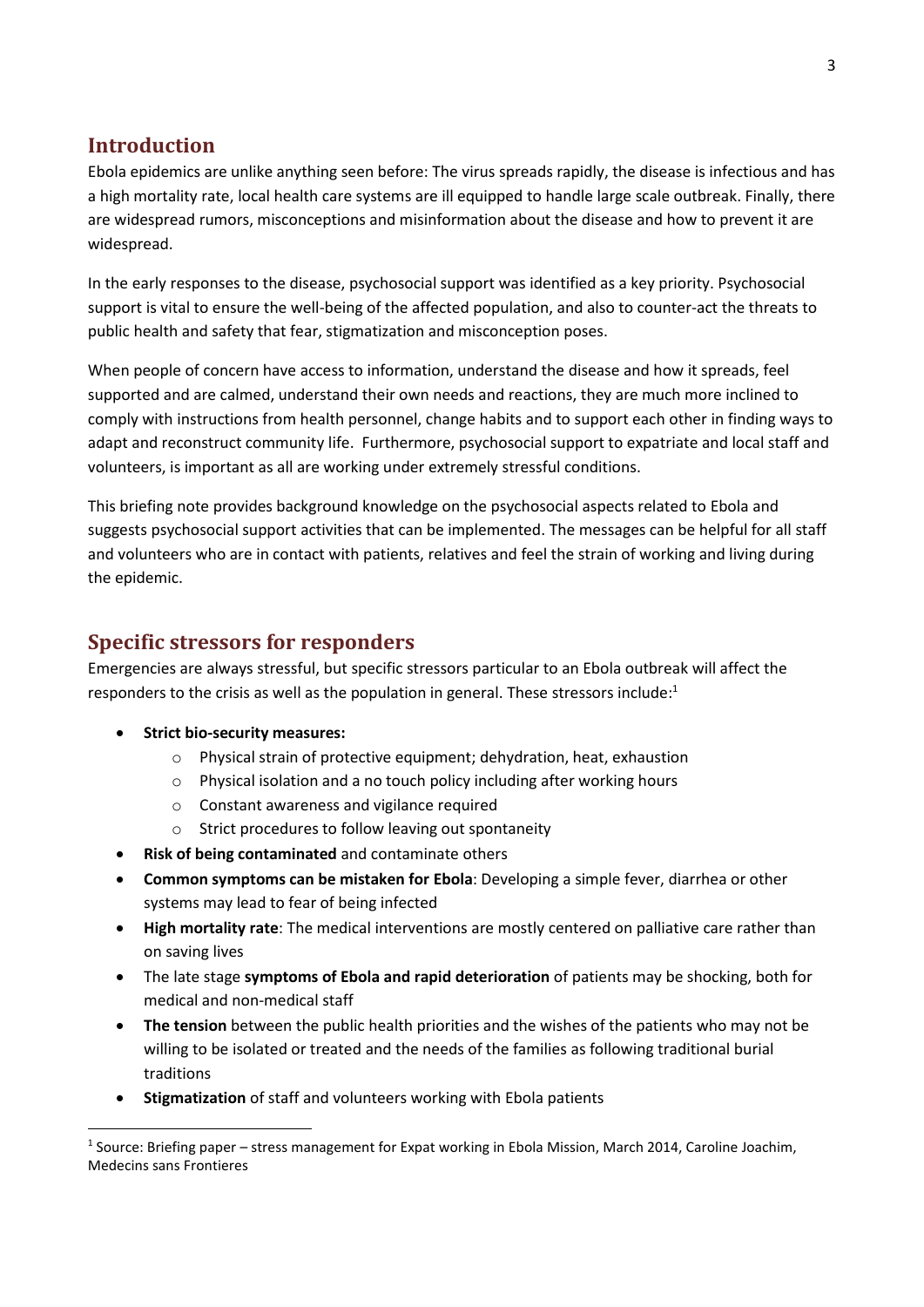• **The consequences of the outbreak** in communities and families: deterioration of social network, local dynamics and economies, patients abandoned by their families, surviving patients rejected by their communities, possible anger/aggression against health structures, staff and volunteers etc.

## <span id="page-3-0"></span>**Preparing for a mission**

Before going on a mission it is natural to have some concerns. These may include concerned family and friends, personal fears, lack of knowledge about the disease, transmission, treatment, not knowing what it will be like on the ground, etc.

When preparing, consider:

1

- **Family and friends** may be concerned about the safety during the mission and their own safety upon your return. Take these concerns seriously, help them gain information, and talk openly about the concerns and dangers – both those that are real and those that are imagined. Having the support of understanding of close ones will make a mission easier
- **Learn about Ebola:** Learn about the disease, how to avoid contamination, security measures etc. as information supports being calm and confident. Health staff, epidemiologists, nurses etc., can answer specific questions about Ebola.
- **Be critical:** There is misinformation and the media tends to dramatize the coverage on an Ebola outbreak. Make sure to get information from trustworthy sources.
- **Learn about security:** Make sure to be given sufficient security briefing before and during missions. Know how to use protective equipment, and follow security instructions.
- **Complying with security measures** is not only a matter of your personal safety but that of everyone else.

## <span id="page-3-1"></span>**Support when waiting for test results**

The early symptoms of Ebola are like to symptoms of many common and more benign illnesses such as the flu, common cold, diarrhea, malaria etc. For this reason, a number of staff and volunteers are likely to experience symptoms, they may be tested for Ebola and perhaps be isolated.

Psychosocial support delegates may be called upon to support fellow staff and volunteers and beneficiaries during the waiting and isolation period. Waiting for test results and being physically isolated from other people and being far away from family and friends, is extremely stressful. During isolation and the waiting period, there are many things the isolated person cannot control, but there are also things that can help coping<sup>2</sup>:

• **Set goals:** Setting goals and achieving them gives a sense of control. Goals must be realistic in the given circumstances, and could include keeping up with paper work even if not able to work in the field, writing a diary or learning new skills etc.

<sup>&</sup>lt;sup>2</sup> Adapted from: Hostage Survival Skills for CF Personnel, Major P. J. Murphy and Captain K. M. J. Farley,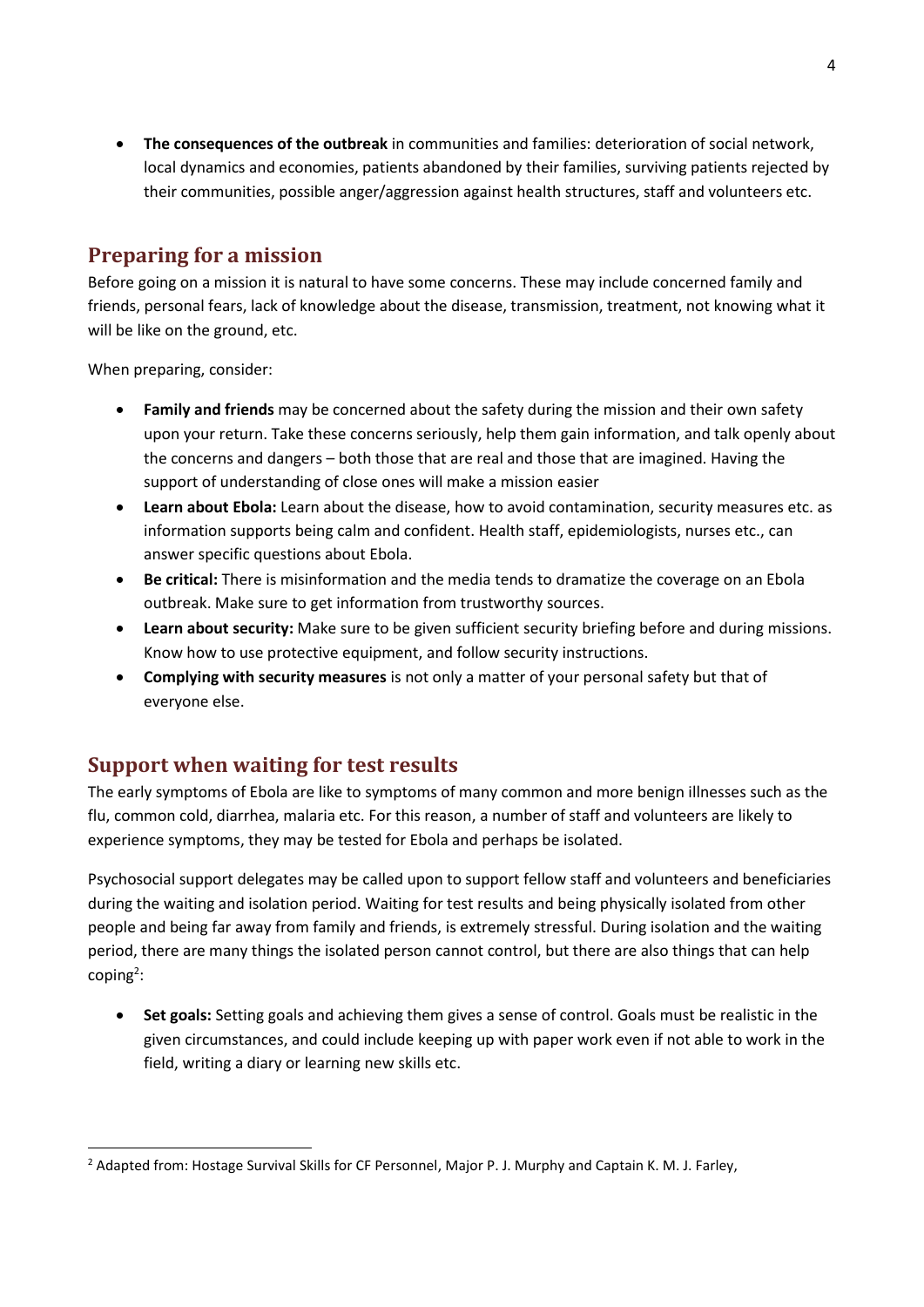- **Keep active:** Read, write, play games, do crossword puzzles, sudokus, develop mind games to stimulate thinking, for example remember the plots of movies or passages from books. The possibilities are unlimited.
- **Look for, or inject humor into the situation:** Humor can be a strong antidote to hopelessness. Even laughing inwardly can provide relief from anxiety and frustration.
- **Eat sufficiently and exercise as much as possible:** This will help keep the body strong and counteracts the physical effects of stress.
- **Maintain hope:** Believe in something meaningful, whether family, faith, country or an ideal.
- **Actively use stress management techniques:** Physical relaxation techniques can reduce stress levels and are useful methods to manage pain and emotional turmoil. Most people are familiar with stress management techniques but not all use them in practice; however, this is the time.
- **Accept feelings:** Being in such a stressful situation can cause a lot of different emotional reactions like anger, frustration, anxiety, regrets, second guessing yourself, self-blame etc. These feelings are normal reactions to an abnormal situation

## <span id="page-4-0"></span>**Working with the affected population**

Affected populations have reported that they receive contradicting information from e.g. Ministry of Health, Red Cross Red Crescent and other iNGOs. The messages from the authorities and iNGOs may also be in conflict with the messages of traditional healers and at odds with local cultural and religious customs and beliefs. In many cases people are illiterate and are not paying attention to awareness campaigns. Additionally, many of the affected areas are remote and difficult to reach and access to the media is limited. Therefore, people explain the epidemic in their own terms and based on rumours.

## <span id="page-4-1"></span>**Rumours related to Ebola amongst the affected population3:**

- Ebola is caused by witchcraft
- Ebola is caused by a snake that bites people as revenge
- Ebola was brought by international NGOs, because they want to extend their contracts
- The disease is premeditated; volunteers bring Ebola and body bags at the same time
- Ebola is introduced to harm the opposition or for other political reasons
- Ebola is introduced into homes because of spraying, causing people to flee or refuse disinfection
- Ambulances take away people that never return because they are killed
- Whites are scheming to get money from institutions
- Organs are collected for science or for eating
- Humanitarian organizations inject the disease to kill people and make money
- Volunteers are paid to distribute drugs

**.** 

- The dead are beheaded before being placed in plastic bags, which is why relatives are not allowed to see the body
- Body bags are full of rags rather than corpses

## <span id="page-4-2"></span>**Consequences of rumours, misconceptions and adverse local customs**

<sup>&</sup>lt;sup>3</sup> Examples of rumours reported to Red Cross delegates, staff and volunteers in earlier outbreaks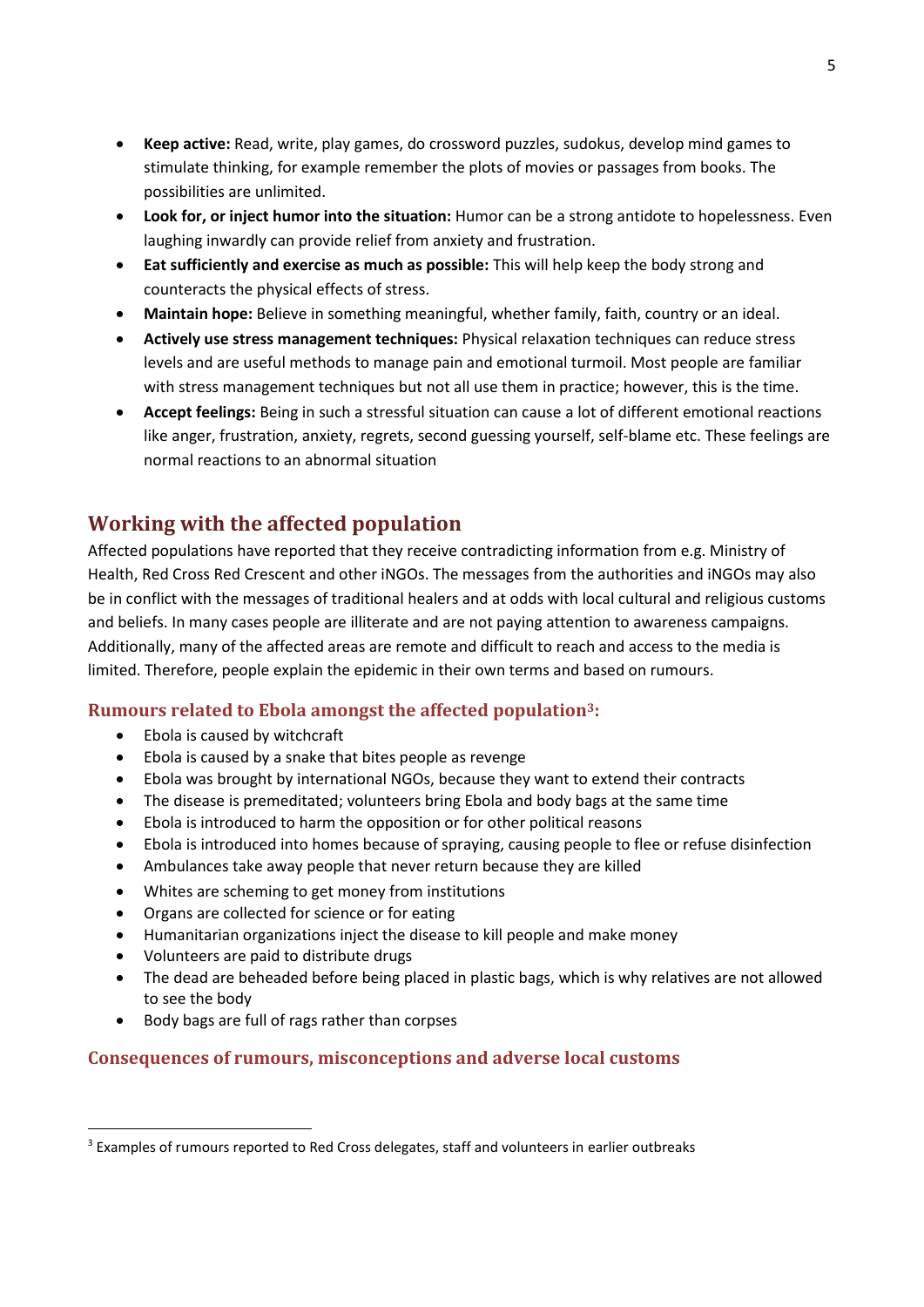Even after death, the virus is still active, so contact with dead bodies can cause contamination. Therefore, traditional customs such as washing the body or transporting it back to the ancestral village for burial further spreads the disease.

Burial rituals are very important in many of the affected communities. It is often believed that there is a direct relation between the respect paid to a deceased and the prosperity of their descendants. Preventing people from performing the rituals can cause anger, frustration, resentment and fear. It is important to establish a dialogue with the local communities and especially the local religious leaders to explain the situation and discuss alternative, safer ways of honouring the dead.<sup>4</sup>

Fearing and mistrusting public health messages and health workers leads to people not seeking out medical help and even going into hiding. At the same time, community health workers and hospital staff have experienced threats of violence or even acts of violence from affected populations. This causes additional stress for staff and volunteers and complicates the operation.

## <span id="page-5-0"></span>**Common reactions and behaviours**

- Fear of being sick, sick people, suffering or dying and of the way in which one dies
- Fear of symptoms and diseases that are normally easily treated
- Fear of falling ill and dying and therefore keeping from approaching health workers or utilizing health facilities
- Fear of losing livelihood, not being able to work during isolation, and of being fired because employer is afraid of contamination etc.
- Fear that one's blood will be collected or that the body will be put in plastic bags to be sold
- Feeling of helplessness
- Mistrust and anger of everyone associated with the disease
- Stigmatization and fear of patients and healthcare workers and caregivers
- Thinking that chlorine and hand sanitizer are better than soap and requesting these
- Refuse approaches by volunteers; threatening them verbally or physically
- Belief that religious practices such as washing the bodies of the deceased is important and that not doing so will bring misfortune upon their families
- Fleeing and hiding in the bush when ambulances or other vehicles involved in the epidemic response approach
- Refusal to go to hospital because of fear of not being fed or being abandoned by family
- Refuse to care for unaccompanied or separated minors due to fear of contamination
- Belief that prayer is the only thing that will save people

Some of these fears and reactions spring from realistic dangers, but many reactions and behaviours are also borne out of rumours and misinformation. It is important to correct misconceptions, at the same acknowledging that the feelings and subsequent behaviour is very real, even if the underlying assumption is false.

## <span id="page-5-1"></span>**Volunteers and local staff**

**.** 

Volunteers and local staff, many of whom will be living in affected communities, are likely to be under great stress during the epidemic. They may be excluded from their ordinary social network and their

<sup>4</sup> *A faith-sensitive approach in humanitarian response: Guidance on mental health and psychosocial programming. 2018.*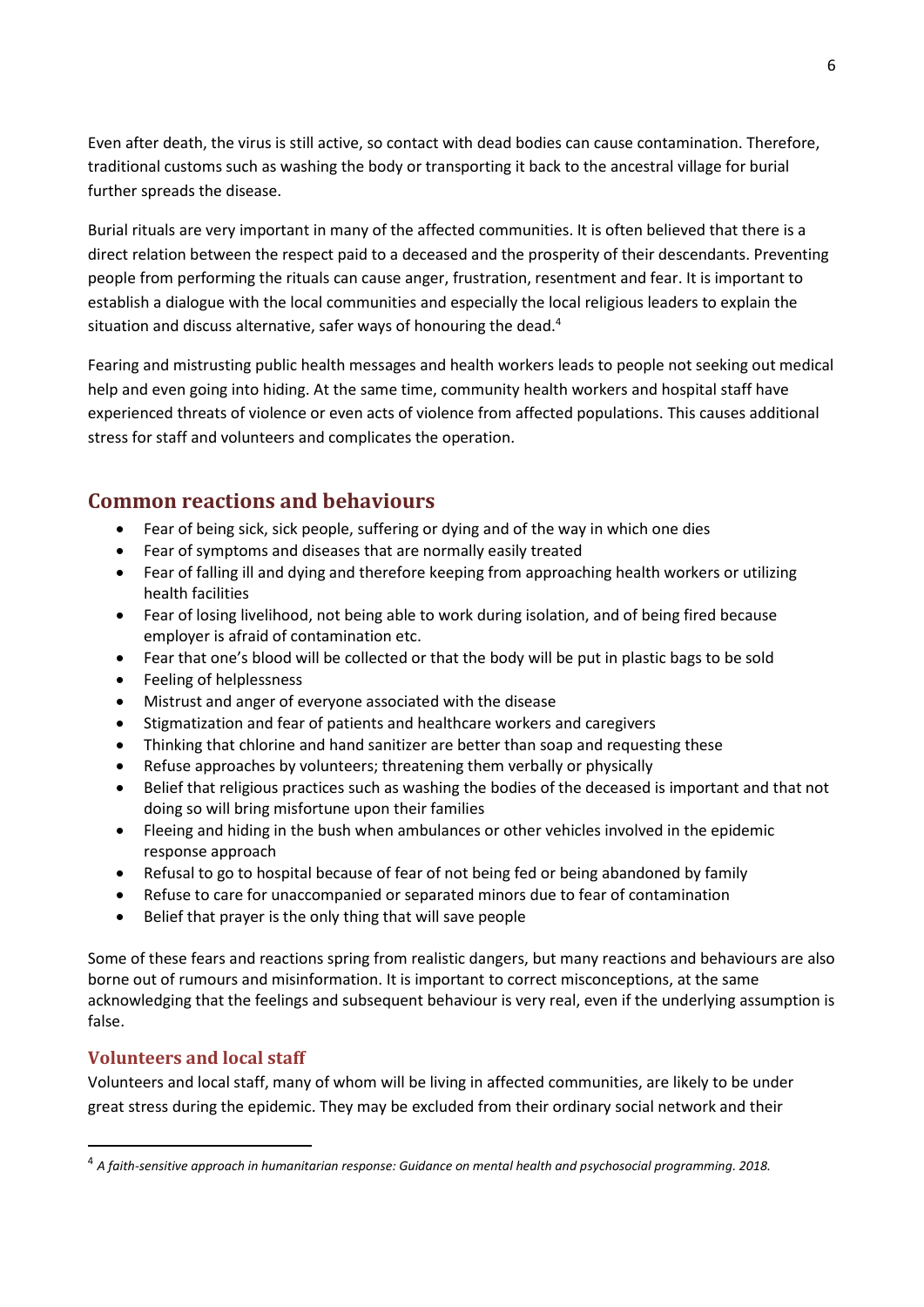<span id="page-6-0"></span>families due to their engagement in the Ebola response. Volunteers in earlier outbreaks have reported that they are believed to be:

- disease carriers responsible for spreading the virus
- contagious, and therefore not welcome in their homes and in their family
- responsible for the deaths
- paid by the Red Cross to bring the disease
- the enemies of hunters selling bush meat
- suspicious people who poison others
- used by white people against black people
- informants who receive bonuses for every piece of information given

Volunteers may experience hostility from communities and stakeholders and be accused of not providing the necessary tools as soap and chlorine to protect people. Engaging with community and faith leaders at the earliest is the first step to counteract such misconceptions.

It is important that volunteers receive sufficient support such as incentives, transportation, food and protective and visibility materials and that supervision and peer support systems as regular team meetings and peer support as buddy systems are established. 5

## <span id="page-6-1"></span>**Psychosocial support activities**

There are numerous psychosocial activities that could be carried out. What is appropriate depends on the context. Ongoing assessments and monitoring must take place to decide which activities are the most appropriate at any given time. The list below is meant as an inspiration.

Activities for volunteers and responders:

- **Assessment** of community needs and feedback to supervisors on developments in the community
- **Continuous risk assessment**

1

- **Support for other sectors** surveillance incl. contact monitoring and tracing, health, logistics (dead body management etc. by community volunteers
- **Peer support** and case management sessions for volunteers
- **Basic training** in a psychosocial approach and basic psychosocial support skills as psychological first aid and supportive communication for volunteers, health workers, community mobilizers and contact monitors
- **Supervise, support and monitor** volunteers and other stakeholders by
	- o training in Ebola **sensitization** messages to provide correct information to increase calm, sense of safety, trust in epidemic responders and their efficacy
	- o regular supervision and case management support
	- o developing leadership skills, both as mobilizer and communicator
	- o enhancing knowledge and skills in applying psychosocial support
	- o collecting data on the number of affected people receiving services from the Movement

<sup>&</sup>lt;sup>5</sup> Recommended resource: *Caring for volunteers: A tool kit*, IFRC Reference Centre for Psychosocial Support[, http://pscentre.org/topics/caring-for](http://pscentre.org/topics/caring-for-volunteers/)[volunteers/](http://pscentre.org/topics/caring-for-volunteers/)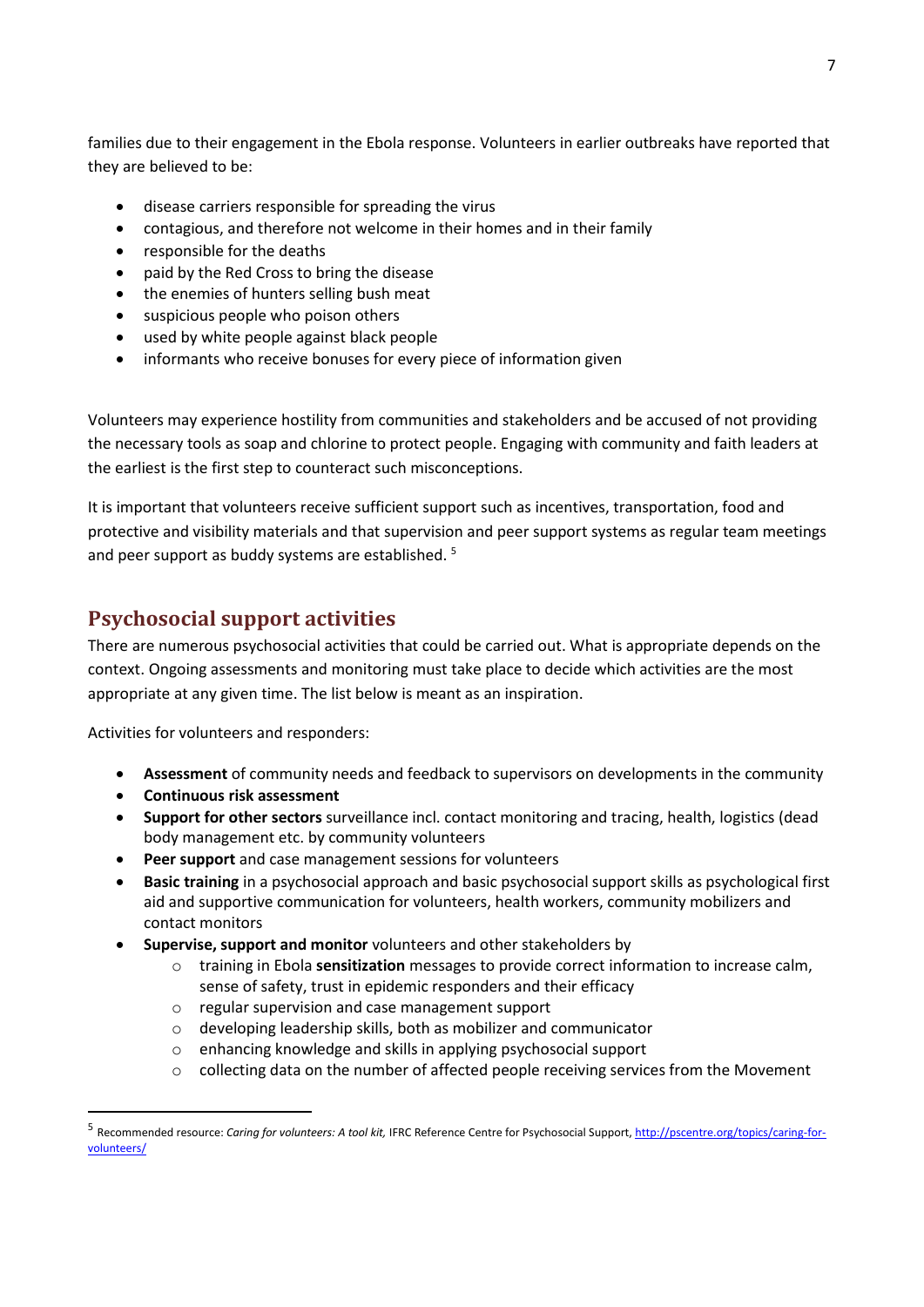- $\circ$  assessment of additional training needs and providing refresher and follow-up trainings
- o assessing the impact of psychosocial activities
- $\circ$  following up on activities in the field
- $\circ$  develop, adapt and provide information, education and communication as well as training materials

Psychosocial support training for volunteers enables them to $6$ :

- Identify psychosocial support needs and vulnerable groups and individuals in the community
- Implement psychosocial activities for the affected population
- Receive group support for difficulties arising from the work related to the Ebola outbreak
- Learn about personal stress management
- Acquire new knowledge and practical tools to continue the work
- Learn new approach that can be used in all types of emergency situations
- Mobilize and strengthen the ability for team work

## <span id="page-7-0"></span>**Useful psychosocial support components in the general epidemic response activities**

#### **Awareness raising on disease prevention and control:**

- Use a psychosocial approach to further behavioural change using supportive communication techniques when developing messages for different audiences and for the media
- Train community mobilizers in psychological first aid to learn active listening and trust building with community members
- Include psychosocial volunteers in social mobilization activities to reduce fears and change beliefs and provide sensitization messages through house-to-house visits and targeted community sessions

#### **Disinfection of households and/or public places:**

- Include psychosocial support volunteers in the disinfection team activities in known community hot spots to reduce fears and change beliefs through psychological first aid, supportive communication, clarifying rumours and beliefs and provide sensitization messages
- Peer support and stress management for disinfection teams

#### **Isolation of suspected, probable and confirmed cases**

- Liaise with surveillance team for identified cases
- Include psychosocial support volunteers in the surveillance and health worker activities in known community hotspots to reduce fears and change beliefs and provide sensitization messages

#### **Contact tracing and monitoring**

• Inform and raise awareness to foster collaboration in case of possible resistance for the contact, their family and other community members and stakeholders

#### **Case management**

1

<sup>&</sup>lt;sup>6</sup> Recommended resource: *Caring for volunteers: A tool kit*, IFRC Reference Centre for Psychosocial Support[, http://pscentre.org/topics/caring-for](http://pscentre.org/topics/caring-for-volunteers/)[volunteers/](http://pscentre.org/topics/caring-for-volunteers/)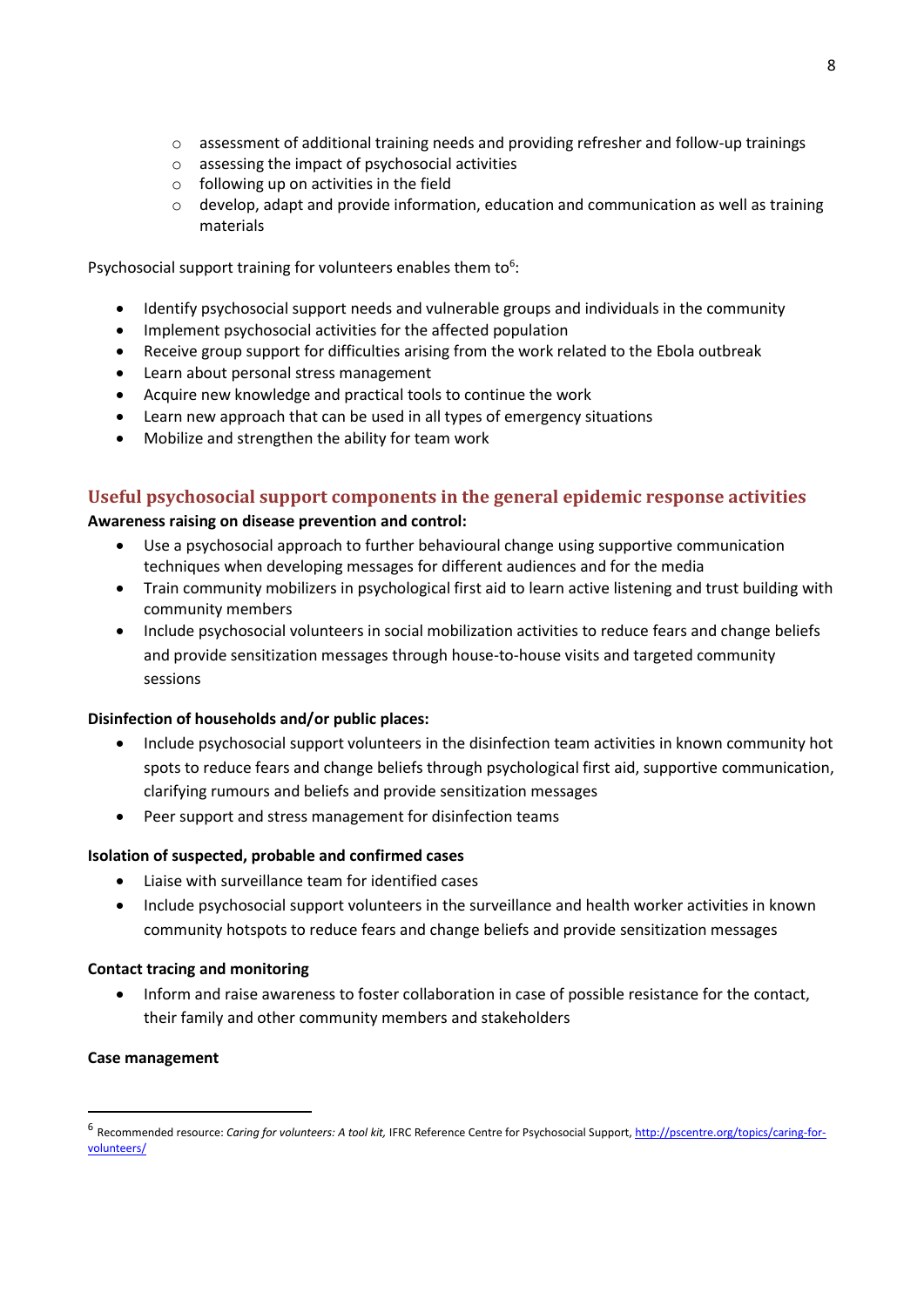- Liaise with health care personnel to identify vulnerable cases and community members for inclusion in psychosocial activities
- Sensitize family members who may refuse transfer to and treatment in isolation centre
- Conduct targeted community sensitization and psychoeducational activities to reduce fears and change beliefs. Target groups may include discharged patients and others affected by Ebola, neighbours, community members, community and faith leaders
- Provide psychosocial support for the affected families and discharged patients
- Link families who have been separated
- Peer support and stress management for health workers and others involved in the Ebola response

## **Dead body management**

- Liaise with surveillance team for suspected Ebola related deaths in the community
- Identify community stakeholders that may support the dead body management activities
- Including volunteers in dead body management activities such as community burials to reduce fears and change beliefs e.g. psychological first aid and supportive communication techniques, clarifying rumours and beliefs, listen actively when talking to people and provide sensitization messages for affected community members and stakeholders
- Accompany family members when receiving explanations and information about illness and/or death of a loved one, when observing the disinfection process and when ordering body bags. Stay close and calm, listen to the fears and sorrows, provide a sense of safety, offer practical support and provide information about where to seek further help or knowledge
- Use white body bags and ambulances

## <span id="page-8-0"></span>**Activities to meet psychosocial support needs in the community**

## **Reducing fears and promoting empowerment and efficacy**

- Assess community beliefs and understanding of Ebola, including fears
- Identify and prevent rumours and actions in the community that may harm the epidemic control efforts
- Provide targeted community sensitizations for particularly affected individuals and groups or community members, groups or stakeholders identified as being resistant to sensitization messages and epidemic control efforts
- Provide psychological first aid to the affected families, discharged patients and other affected community members
- Set up activities for the affected families that foster return of normality as play and recreational activities for the children, support groups for adults, burial rituals, rituals and memorial ceremonies while ensuring infection control
- Listen to the family to enable effective communication and ensure appropriate action
- Invite family members or religious leaders to assist in burials in the case management centre or in the community as advised by health care workers or the burial team
- Introduce the Personal Protective Equipment to community members to demystify the protective clothing and discourage unnecessary use of it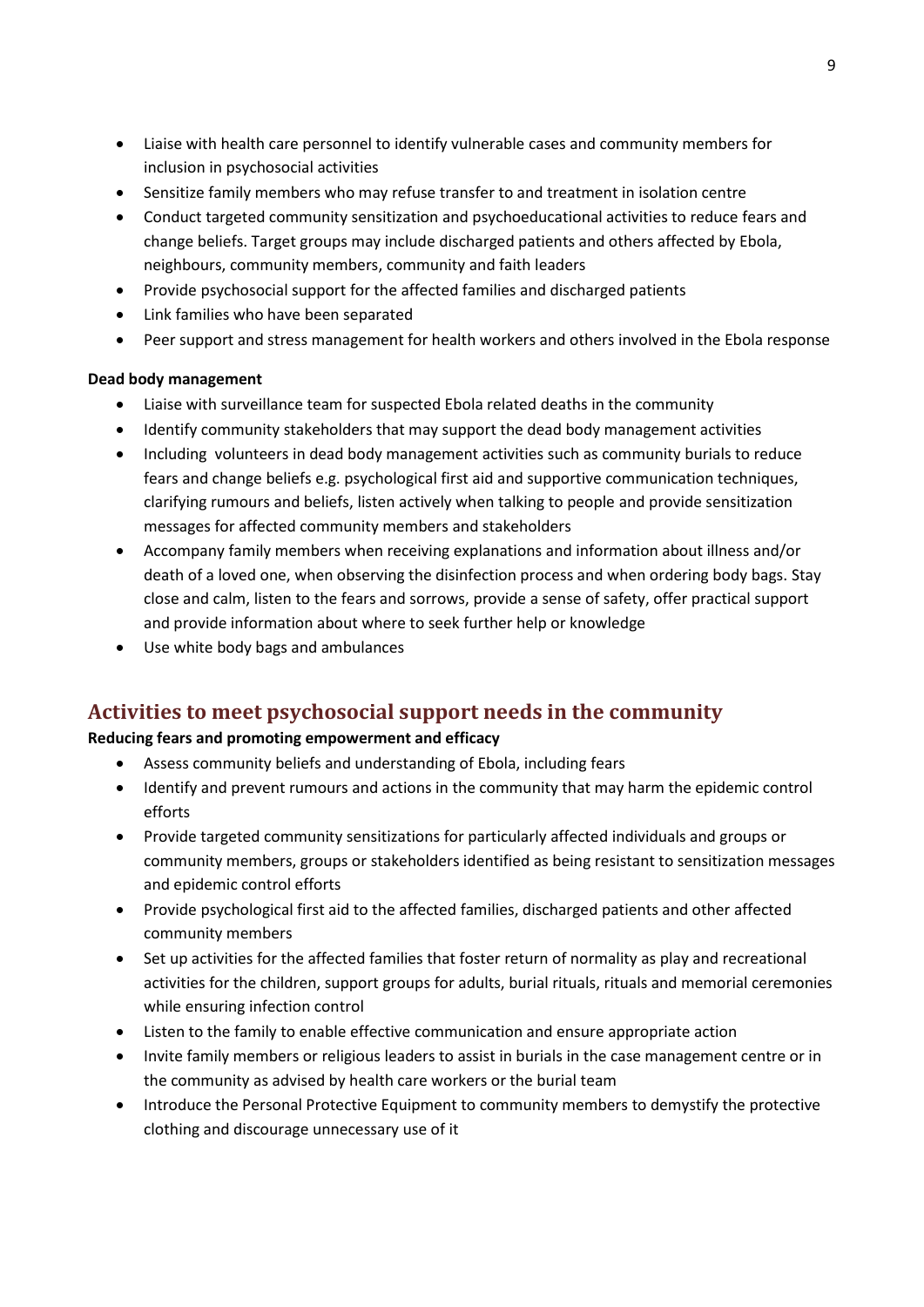• Seek cooperation with neighbourhood leaders, market leaders, faith leaders, authorities, healers, and other community stakeholders to identify avenues of collaboration and community efficacy and empowerment

## **Reduce stigmatization in communities and support reintegration**

- Provide psychosocial support for people receiving their Certificate of EVD cure for their social and family reintegration
- Provide support to unaccompanied and separated minors and other vulnerable children in Child Friendly Spaces with infection control, link with relatives/extended families in collaboration with child protection partners
- Ensure that people who are undergoing treatment in case management centres and their family members receive support including food, psychological first aid and other needs in this process
- Facilitate communication between patients and family members while in the case management centre through safely organized visits or telephone
- Document acceptance and non-stigmatizing people as to positively transform beliefs and conceptions
- Facilitate community dialogue with stakeholders to promote community reintegration
- Distribute financial support and assistance to families affected by a death or illness caused by Ebola, such as discharge packages for patients whose property has been destroyed by disinfection
- Support for community stakeholders in raising awareness

## **Collaboration**

- Develop effective collaboration between psychosocial actors, community members and stakeholders to maximize the positive impact of activities among the population
- Collaborate with communications team to document and inform the public about the positive impacts of psychosocial support through all Red Cross Red Crescent activities

## <span id="page-9-0"></span>**Communicating with people of concern**

It is extremely important to communicate in a supportive way when visiting and talking to people affected by Ebola as they may be scared, anxious and mistrustful.

Staff and volunteers engaged in communication with people of concern should be well briefed about the disease, so they feel confident about the messages they deliver, and they should be trained in psychological first aid, supportive communication and active listening.

Each crisis is personal, and responses following crisis are normal reactions to abnormal events. The reactions will depend upon previous experiences, and what an affected person says may differ from what they are experiencing inside. Acknowledgement can relieve built up anxiety, it provides an opportunity to establish a supportive relationship, enables people to start helping themselves and they may start answering some of their own questions by telling their story.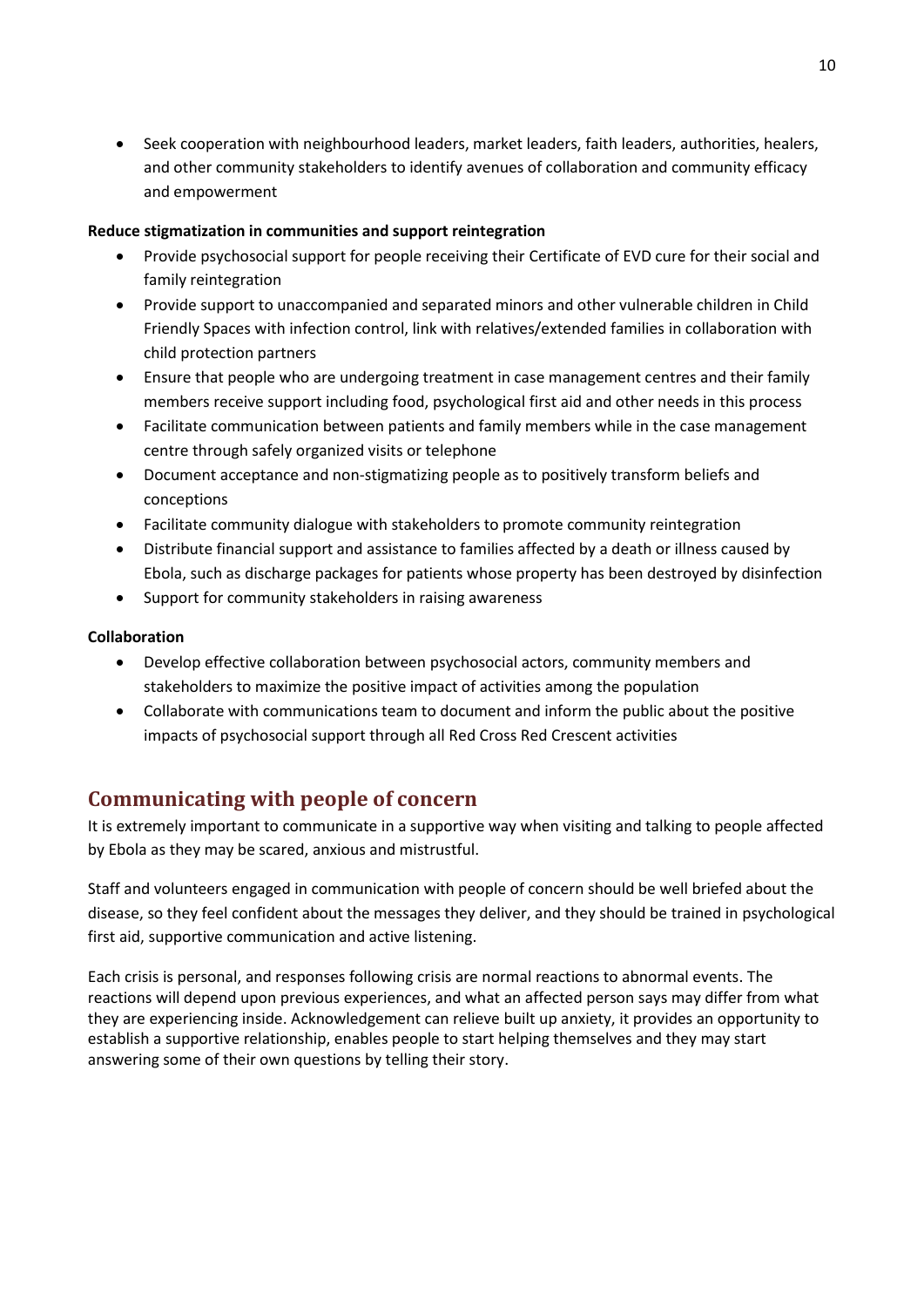When interacting with people do consider and acknowledge the needs of every person and group. For example:

- Age as children may need their caregivers and simpler language
- Gender e.g. women may prefer to talk to women and men to men
- Culture e.g. some groups may prefer not to hold eye contact
- Religion e.g. when people need to pray or what they can eat
- Needs and disabilities e.g. assistance may be required
- Language e.g. interpreters may be needed

## <span id="page-10-0"></span>**Tips for household visits or sensitization meetings**

- 1. Great and introduce yourself and the team
- 2. Request permission to enter and talk
- 3. Explain the purpose of the visit
- 4. Listen actively by:
	- accepting and understanding emotions expressed
	- using key psychosocial phrases
	- remaining non-judgemental
- 5. Ask what the focal person is experiencing
- 6. Validate, rephrase, reflect, review facts and emotions
- 7. Encourage the focal person and stimulate hope
- 8. Convey key sensitization messages
- 9. Refer to the appropriate service required; e.g. to health facilities and faith leaders
- 10. Schedule a second visit if necessary
- 11. Offer condolences if appropriate
- 12. Thank, recognize, reinforce positively

## <span id="page-10-1"></span>**Key psychosocial phrases**

- I understand your concerns ...
- You are quite right to be afraid ...
- It's not easy ...
- You have the right to be (sad, angry ...) ….
- I hear what you're saying ...
- I understand that you are worried ...
- In this situation, your reaction is normal ...
- What you are experiencing is normal when .....
- What you are experiencing is difficult...
- We can try to find solutions together ...
- What we can offer is ...
- I want to understand you ...
- I am concerned about you ...
- If you accept, we would like to …

Helpful attitudes: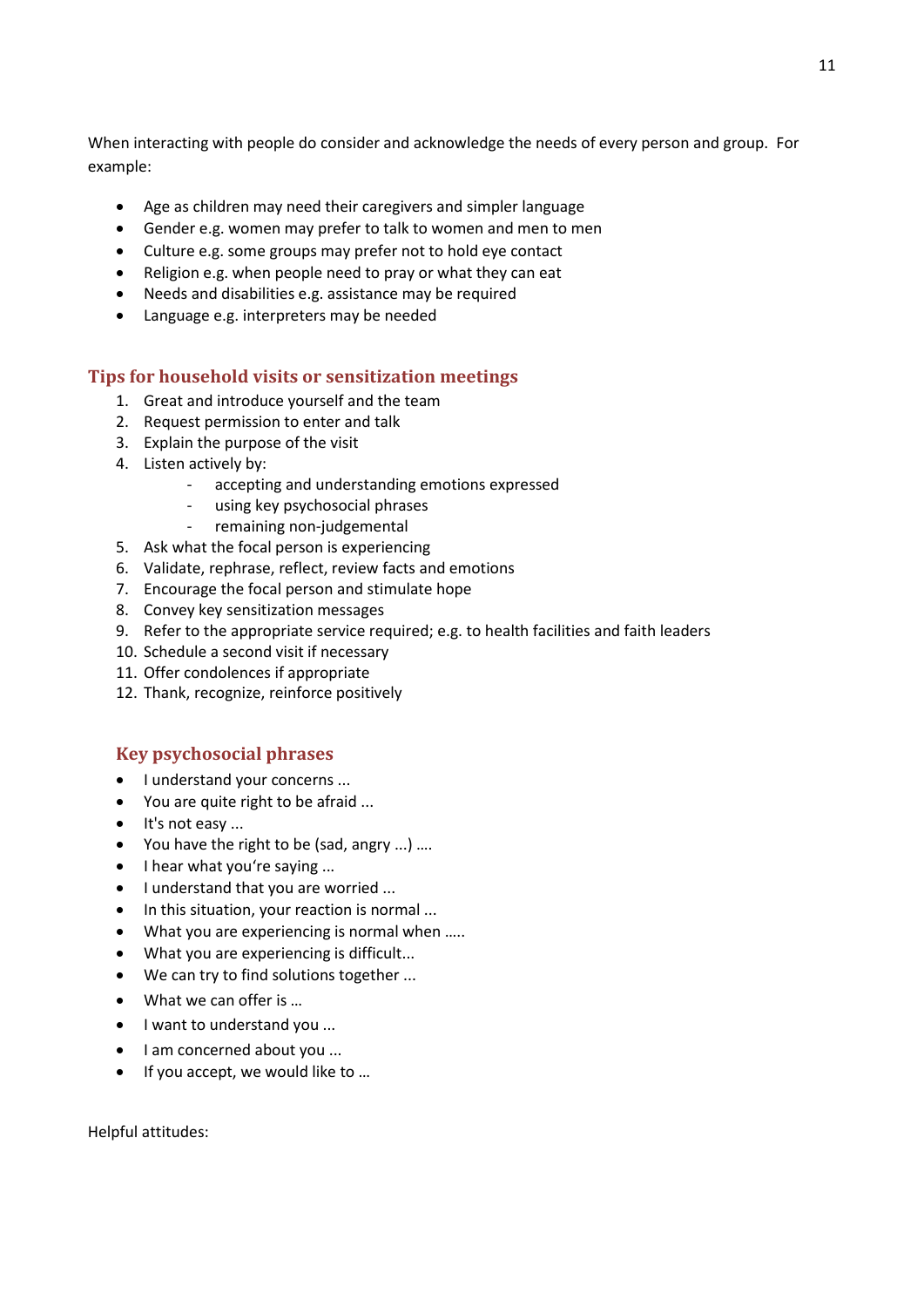#### **Non-verbal**

- Face: friendly, open, smiling,
- Regard: Sincere, compassionate, curious
- Positioning: stay close, facing the person, while making sure of personal safety
- Gestures: open arms, head tilt

#### **Verbal**

Verbal communication is even more important in this situation than usual. Many of the non-verbal tools usually used to communicate empathy and warmth through facial expressions, touching etc.) may be restricted due to security measures as protective clothing, facial masks, no physical contact allowed etc.

- Provide accurate information on Ebola to promote calming
- Use key psychosocial phrases
- Ask questions
- Encourage
- <span id="page-11-0"></span>Guide and refer

## **Talking about fear, stigma and hope**

The following was developed for workshops for Red Cross volunteers in Guinea as volunteers asked for tips on how to talk about Ebola, fear and stigma.

### **Fear**

- Fear is a good and natural; it is good to be afraid of dangerous things as it protects from harm o If knowing that a snake is dangerous, the snake can be avoided
- It is important to know about dangers to be able to protect oneself
	- o If a person doesn't know what a snake is, it may bite
- If the fear is of the unknown it can lead to great anxiety and strong reactions
	- $\circ$  if a person doesn't know how a snake behaves and where it lives it will create fear
- Sometimes very strong fear can lead to actions that harm oneself or others
	- $\circ$  If not knowing about snakes one may be afraid to leave the house or others believed to have invited the snake to come to the community

## The same is true of Ebola

- o If people don't know how Ebola spreads they may easily be infected
- o If people don't know how to protect themselves they will be very afraid
- $\circ$  If people are very afraid of Ebola they may get very angry or hide from people trying to help them
- $\circ$  If people don't know what to do to protect themselves they may deny the existence of Ebola and behave as if nothing is wrong
- o But if accepting the reality of Ebola and knowing how be protected, Ebola can be stopped

#### **Stigma**

- Anyone who doesn't know how to protect themselves and touches someone who is sick with Ebola can get Ebola
- Even if neighbours gets Ebola, they are still neighbours, and are human beings, friends, brothers
- As neighbours, you may have helped each other; now they need support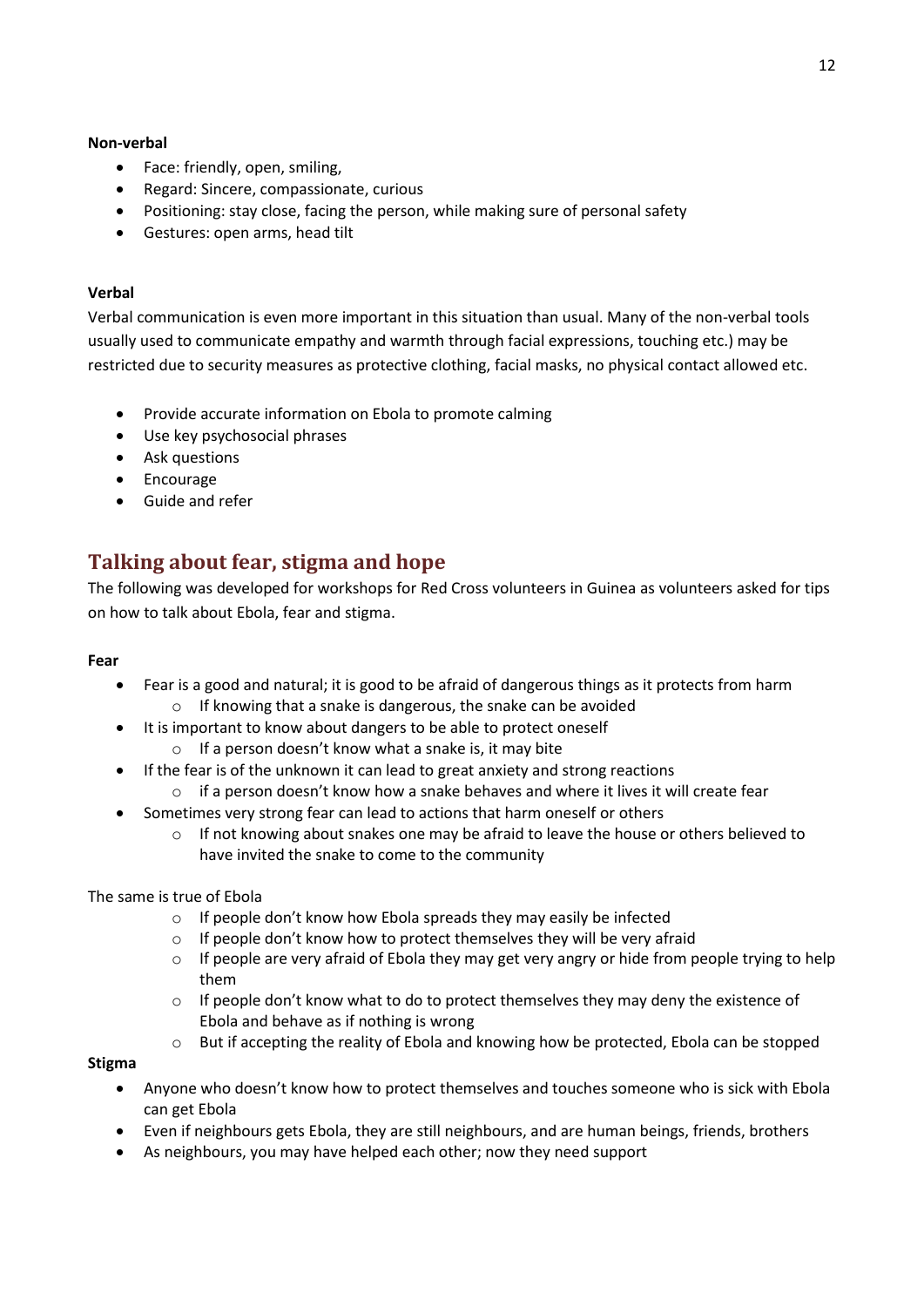- Someone who is sick will need help with small things, like bringing food, bringing water or other things to be strong to fight the disease. Even with Ebola these actions can be carried out if no touch is involved and keeping a distance. Only go into the house if it is deemed safe according to the local security guidelines.
- Someone who has lost someone they love also needs support. Say hello in the morning and in the evening and ask how they are doing. This support lets them know that they are not alone and forgotten, this makes their minds strong to fight the disease.
- Someone who has survived Ebola sickness has been very, very strong, so strong that their bodies could kill the virus inside them. When they come back from the hospital they are very tired and weak, and they need support. They also need help with practical things and to be talked to so they know that they are not alone.

#### **Hope**

- Strong individuals can survive the disease with proper treatment, however it is the well-being of the entire community that is important. Ensure no-one is left alone, as they are all members of the community.
- With good knowledge and careful actions, the spreading of Ebola can be prevented. This means that all must work together, trust and respect each other and take responsibility for individual and collective actions.
- Community workers and faith leaders are key persons to involve in the responses to Ebola.

## <span id="page-12-0"></span>**Resources**

MHPSS for Ebola Disease Outbreak: Advice for health programme managers [http://www.who.int/mental\\_health/emergencies/ebola\\_programme\\_planners/en/](http://www.who.int/mental_health/emergencies/ebola_programme_planners/en/)

Psychological First Aid for Ebola virus disease [http://www.who.int/mental\\_health/emergencies/psychological\\_first\\_aid\\_ebola/en/](http://www.who.int/mental_health/emergencies/psychological_first_aid_ebola/en/)

Facilitation manual on PFA for Ebola virus disease [http://www.who.int/mental\\_health/emergencies/psychological\\_first\\_aid\\_ebola\\_manual/en/](http://www.who.int/mental_health/emergencies/psychological_first_aid_ebola_manual/en/)

WHO e-training on Ebola in English and French:<https://openwho.org/courses/knowledge-resources-ebola>

Guidance Note on Child Protection in Infectious Disease Outbreaks - only available in English so far [https://childprotectionallianceblog.files.wordpress.com/2018/04/guide\\_cp\\_infectious\\_disease\\_outbreak.p](https://childprotectionallianceblog.files.wordpress.com/2018/04/guide_cp_infectious_disease_outbreak.pdf) [df](https://childprotectionallianceblog.files.wordpress.com/2018/04/guide_cp_infectious_disease_outbreak.pdf)

## **IFRC PS Centre resources**

Caring for volunteers. [A Psychosocial Support Toolkit](http://pscentre.org/wp-content/uploads/volunteers_EN.pdf) and training manual. Available in several languages. http://pscentre.org/topics/caring-for-volunteers/

[Broken Links: Psychosocial support for people separated from family members, a field guide](http://pscentre.org/wp-content/uploads/1701_psc_brokenlinks_field_T2.pdf) and a training module. <http://pscentre.org/topics/broken-links/>

Psychosocial Support in Emergencies Competency framework. http://pscentre.org/topics/pssie/